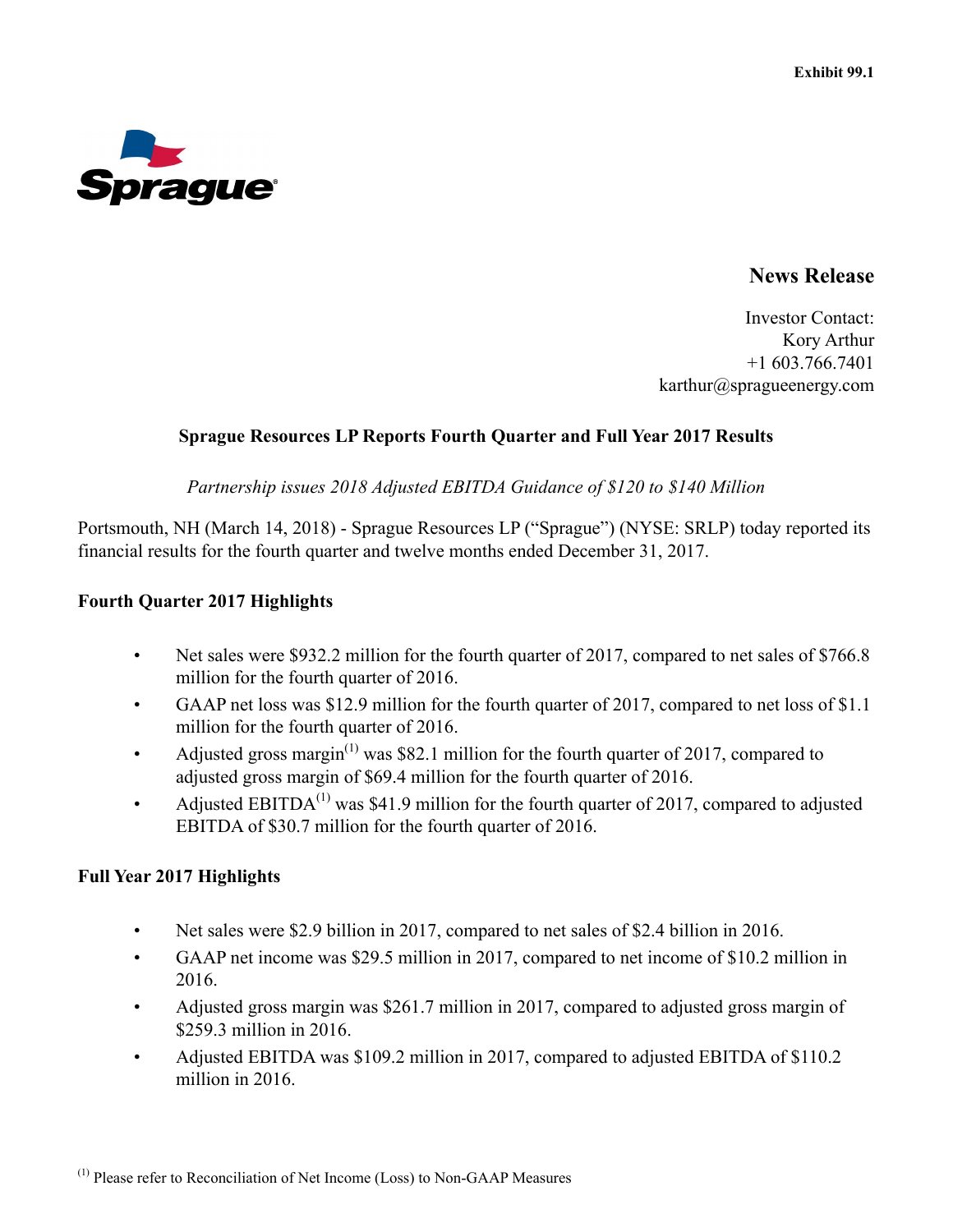"The closing of five acquisitions in the past year provides an expanded platform for growth in 2018 and beyond. Combined with the return of more supportive weather in the first quarter, we're expecting this year's adjusted EBITDA to be in the range of \$120 to \$140 million," said David Glendon, President and Chief Executive Officer.

# **Refined Products**

- Volumes in the Refined Products segment increased 1% to 421.7 million gallons in the fourth quarter of 2017, compared to 417.8 million gallons in the fourth quarter of 2016.
- Adjusted gross margin in the Refined Products segment increased \$8.6 million, or 22%, to \$47.2 million in the fourth quarter of 2017, compared to \$38.5 million in the fourth quarter of 2016.
- Volumes in the Refined Products segment increased 20.2 million gallons, or 1%, to 1.4 billion gallons in 2017 compared to 2016.
- Refined Products adjusted gross margin of \$142.5 million in 2017, declined nominally compared to \$142.6 million in 2016.

"Sprague's Refined Products adjusted gross margin increased 22% for the quarter, driven by the impact of the recent acquisitions, and the return of cold weather late in the quarter," said Mr. Glendon. "For the year, our adjusted gross margin was flat as the impact from the acquisitions was partially offset by warmer than normal weather and compressed margins in an oversupplied market."

# **Natural Gas**

- Natural Gas segment volumes increased 2% to 17.2 Bcf in the fourth quarter of 2017, compared to 16.9 Bcf in the fourth quarter of 2016.
- Natural Gas adjusted gross margin increased \$2.0 million, or 11%, to \$20.7 million for the fourth quarter of 2017, compared to \$18.7 million for the fourth quarter of 2016.
- Volumes in the Natural Gas segment increased 0.2 Bcf, to 61.9 Bcf in 2017 compared to 2016.
- Natural Gas adjusted gross margin increased 4% to \$65.1 million in 2017, compared to \$62.4 million in 2016.

"The Global acquisition was the primary driver of the volume and adjusted gross margin increases over the prior year," said Mr. Glendon.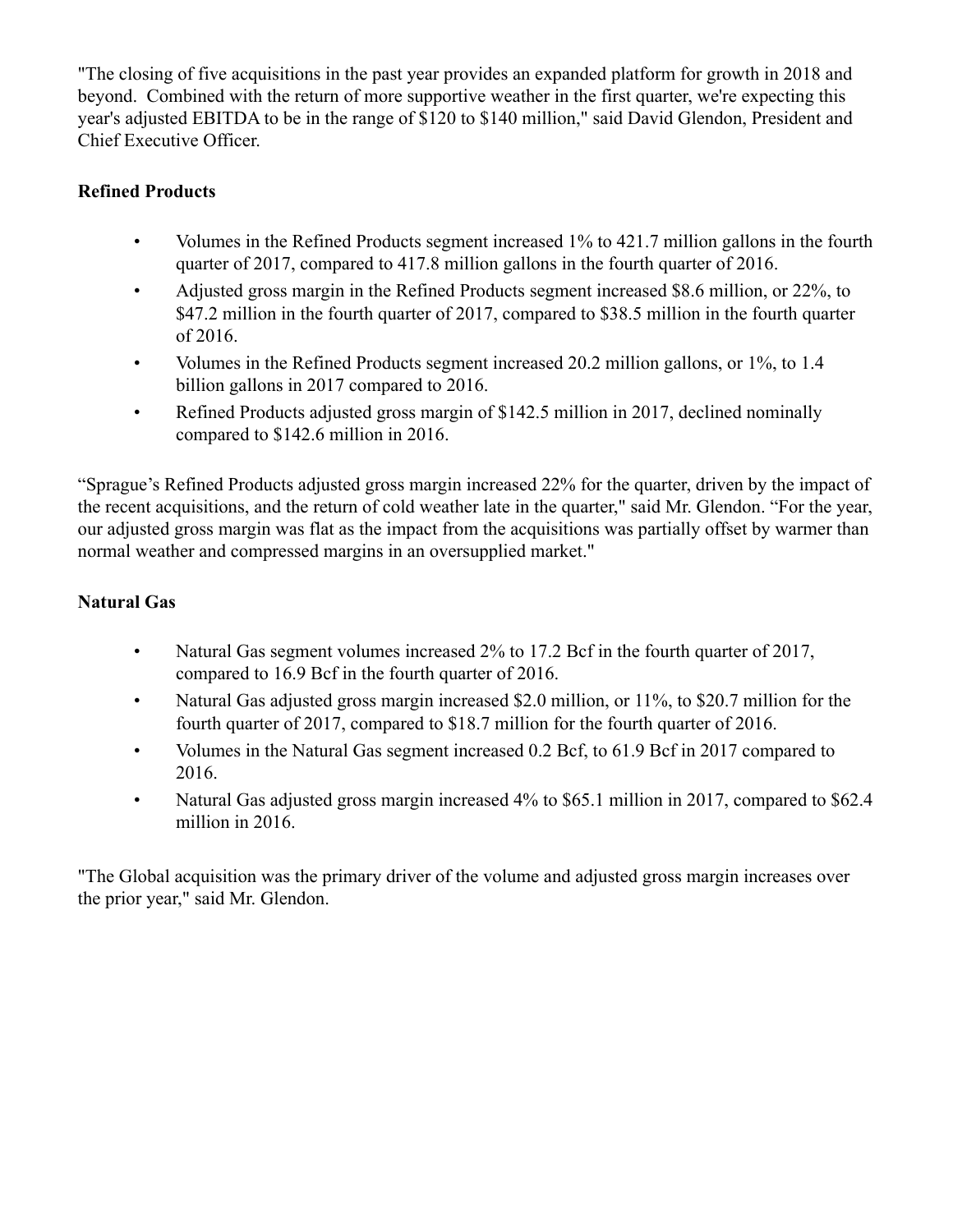## **Materials Handling**

- Materials Handling adjusted gross margin increased by \$2.5 million, or 25%, to \$12.4 million for the fourth quarter of 2017, compared to \$9.9 million for the fourth quarter of 2016.
- Materials Handling adjusted gross margin increased 2% to \$46.5 million in 2017 compared to \$45.7 million in 2016.

"Increased asphalt handling, from expansion capex projects at our River Road and Providence terminals, combined with additional feedstock handling activity at Kildair, produced the improvements for the quarter and year," reported Mr. Glendon.

## **Quarterly Distribution Increase**

On January 26, 2018, the Board of Directors of Sprague's general partner, Sprague Resources GP LLC, announced its eleventh consecutive distribution increase and approved a cash distribution of \$0.6375 per unit for the quarter ended December 31, 2017, representing a 2% increase over the distribution declared for the quarter ended September 30, 2017. The distribution was paid on February 12, 2018 to unitholders of record as of the close of business on February 6, 2018.

## **Sprague Resources LP Schedule K-1s Now Available**

Sprague has finalized 2017 tax packages for its unitholders, including Schedule K-1 and made available via Sprague's website at www.spragueenergy.com under "Investor Relations / K-1 Tax Information". The tax packages will be mailed by March 14, 2018. For additional information, unitholders may call 855-521-8150 Monday through Friday from 8:00 AM to 5:00 PM CDT, or visit www.taxpackagesupport.com/SRLP.

## **Financial Results Conference Call**

Management will review Sprague's fourth quarter 2017 financial results in a teleconference call for analysts and investors today, March 14, 2018.

| Date and Time: | March 14, 2018 at 1:00 PM ET                      |
|----------------|---------------------------------------------------|
|                | Dial-in numbers: (866) 516-2130 (U.S. and Canada) |
|                | $(678)$ 509-7612 (International)                  |

Participation Code: 3095754

The conference call may also be accessed live by a webcast available on the "Investor Relations" page of Sprague's website at www.spragueenergy.com and will be archived on the website for one year.

## **About Sprague Resources LP**

Sprague Resources LP is a master limited partnership engaged in the purchase, storage, distribution and sale of refined petroleum products and natural gas. Sprague also provides storage and handling services for a broad range of materials.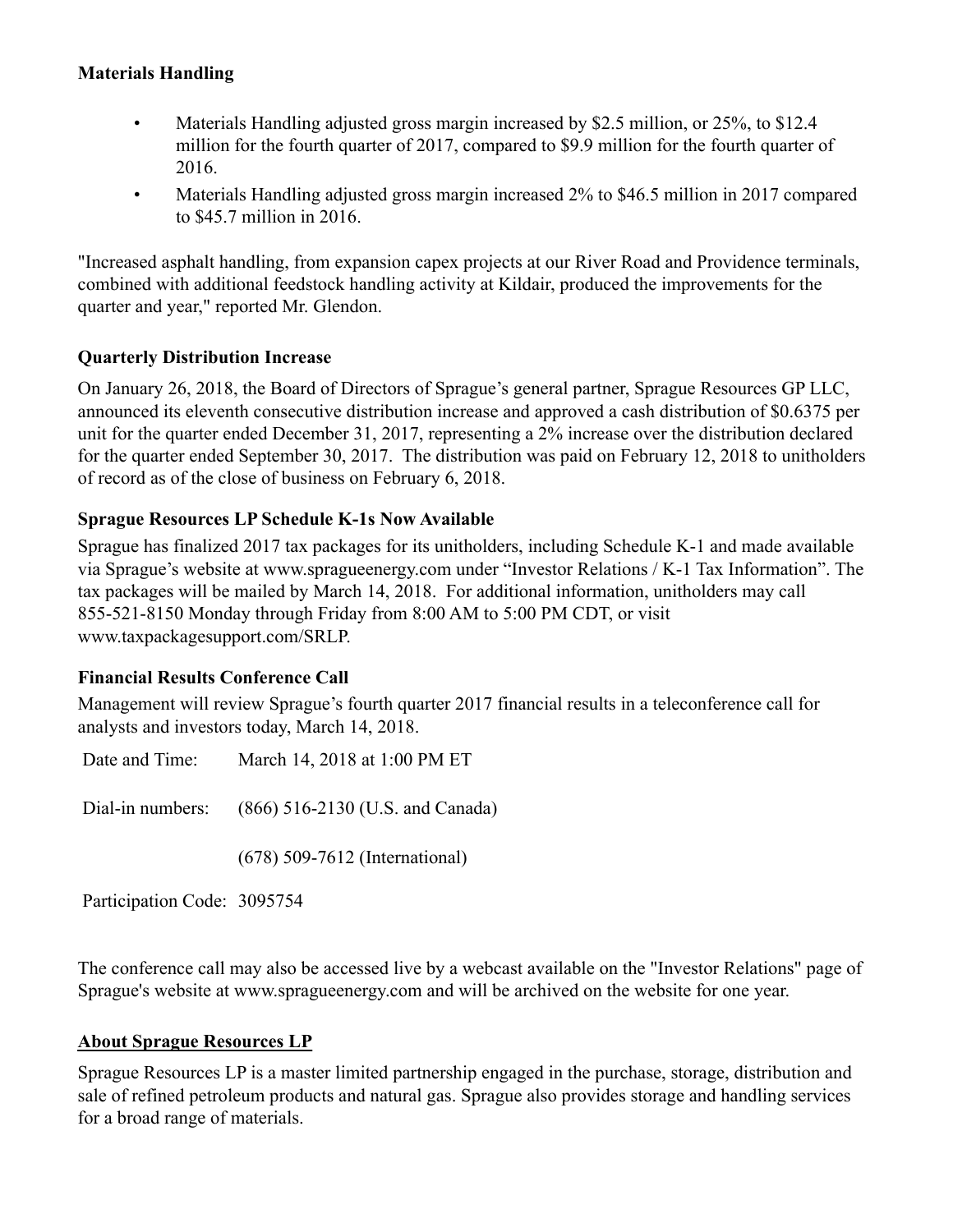# **Non-GAAP Financial Measures**

EBITDA, adjusted EBITDA and adjusted gross margin are measures not defined by GAAP. Sprague defines EBITDA as net income (loss) before interest, income taxes, depreciation and amortization.

We define adjusted EBITDA as EBITDA increased for unrealized hedging losses and decreased by unrealized hedging gains (in each case with respect to refined products and natural gas inventory, prepaid forward contracts and natural gas transportation contracts), changes in fair value of contingent consideration, the net impact of legislation that reinstated an excise tax credit program available for certain of our biofuel blending activities that had previously expired on December 31, 2016, and commencing in 2017, adjusted for the impact of acquisition related expenses. Accordingly, adjusted EBITDA for periods prior to 2017 have been revised to conform to the 2017 presentation.

We define adjusted gross margin as net sales less cost of products sold (exclusive of depreciation and amortization) decreased by total commodity derivative gains and losses included in net income (loss) and increased by realized commodity derivative gains and losses included in net income (loss), in each case with respect to refined products and natural gas inventory, prepaid forward contracts and natural gas transportation contracts. Adjusted gross margin has no impact on reported volumes or net sales.

To manage Sprague's underlying performance, including its physical and derivative positions, management utilizes adjusted gross margin. Adjusted gross margin is also used by external users of our consolidated financial statements to assess our economic results of operations and its commodity market value reporting to lenders. EBITDA and adjusted EBITDA are used as supplemental financial measures by external users of our financial statements, such as investors, trade suppliers, research analysts and commercial banks to assess the financial performance of our assets, operations and return on capital without regard to financing methods, capital structure or historical cost basis; the ability of our assets to generate sufficient revenue, that when rendered to cash, will be available to pay interest on our indebtedness and make distributions to our equity holders; repeatable operating performance that is not distorted by non-recurring items or market volatility; and, the viability of acquisitions and capital expenditure projects.

Sprague believes that investors benefit from having access to the same financial measures that are used by its management and that these measures are useful to investors because they aid in comparing its operating performance with that of other companies with similar operations. The adjusted EBITDA and adjusted gross margin data presented by Sprague may not be comparable to similarly titled measures at other companies because these items may be defined differently by other companies. Please see the attached reconciliations of net income to adjusted EBITDA and operating income to adjusted gross margin.

With regard to guidance, reconciliation of non-GAAP adjusted EBITDA to the closest corresponding GAAP measure (expected net income (loss)) is not available without unreasonable efforts on a forwardlooking basis due to the inherent difficulty and impracticality of forecasting certain amounts required by GAAP such as unrealized gains and losses on derivative hedges, which can have a significant and potentially unpredictable impact on our future GAAP financial results.

# **Forward Looking Statements**

Any statements in this press release about future expectations, plans and prospects for Sprague Resources LP or about Sprague Resources LP's future expectations, beliefs, goals, plans or prospects, constitute forward-looking statements within the meaning of Section 21E of the Securities Exchange Act of 1934. Any statements that are not statements of historical fact (including statements containing the words "believes," "plans," "anticipates," "expects," "estimates" and similar expressions) should also be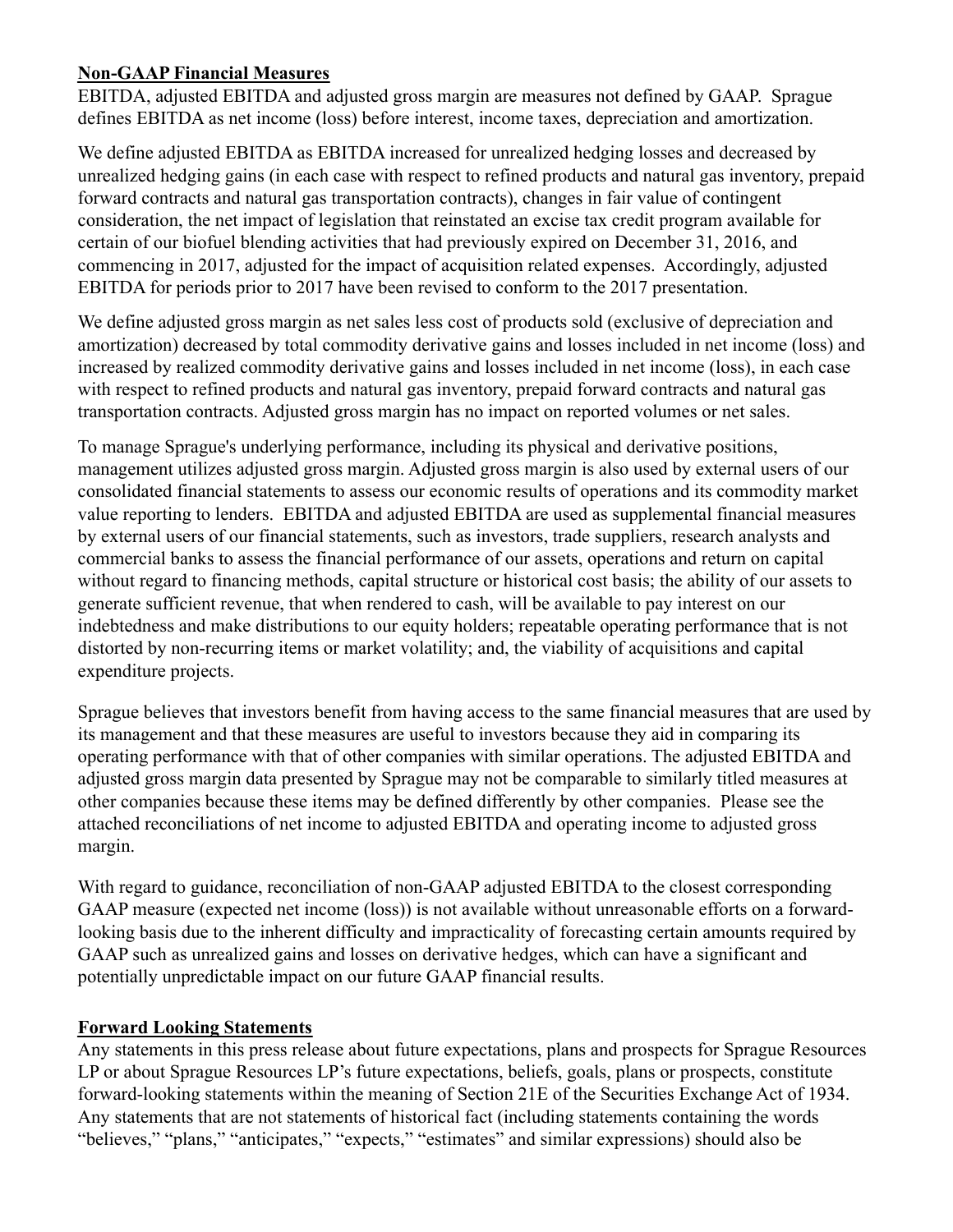considered forward-looking statements. These forward-looking statements involve risks and uncertainties and other factors that are difficult to predict and many of which are beyond management's control. Although Sprague believes that the assumptions underlying these statements are reasonable, investors are cautioned that such forward-looking statements are inherently uncertain and involve risks that may affect our business prospects and performance causing actual results to differ from those discussed in the foregoing release. Such risks and uncertainties include, by way of example and not of limitation: increased competition for our products or services; adverse weather conditions; changes in supply or demand for our products or services; nonperformance by major customers or suppliers; changes in operating conditions and costs; changes in the level of environmental remediation spending; potential equipment malfunction and unexpected capital expenditures; our ability to complete organic growth and acquisition projects; our ability to integrate acquired assets; potential labor issues; the legislative or regulatory environment; terminal construction/repair delays; political and economic conditions; and, the impact of security risks including terrorism, international hostilities and cyber-risk. These are not all of the important factors that could cause actual results to differ materially from those expressed in forward looking statements. Other applicable risks and uncertainties have been described more fully in Sprague's most recent Annual Report on Form 10-K filed with the U.S. Securities and Exchange Commission ("SEC") on March 14, 2018 and in the Partnership's subsequent Form 10-Q, Form 8-K and other documents filed with the SEC. Sprague undertakes no obligation and does not intend to update any forward-looking statements to reflect new information or future events. You are cautioned not to place undue reliance on these forward-looking statements, which speak only as of the date of this press release.

#### \*\*\*\*\*

This release is intended to be a qualified notice under Treasury Regulation Section 1.1446-4(b). Brokers and nominees should treat one hundred percent (100.0%) of Sprague's distributions to non-U.S. investors as being attributable to income that is effectively connected with a United States trade or business. Accordingly, Sprague's distributions to non-U.S. investors are subject to federal income tax withholding at the highest applicable effective tax rate.

###

(Financial Tables Below)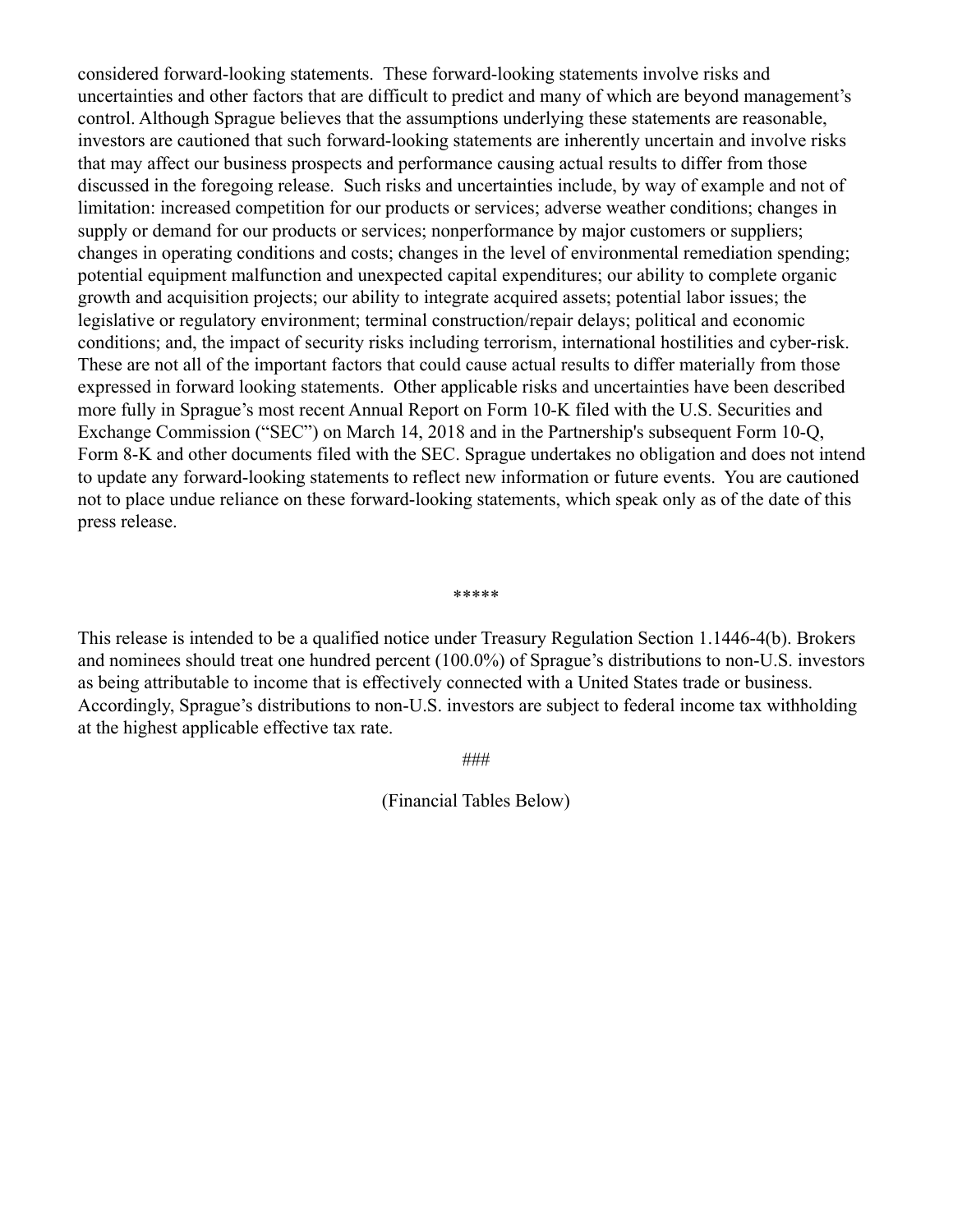#### **Sprague Resources LP Summary Financial Data Three and Twelve Months Ended December 31, 2017 and 2016**

|                                                                       | Three Months Ended December 31, |             |               |                  | <b>Twelve Months Ended December 31,</b> |            |               |            |  |
|-----------------------------------------------------------------------|---------------------------------|-------------|---------------|------------------|-----------------------------------------|------------|---------------|------------|--|
|                                                                       | 2017<br>(unaudited)             |             | 2016          |                  | 2017                                    |            |               | 2016       |  |
|                                                                       |                                 |             |               | (unaudited)      |                                         |            |               |            |  |
|                                                                       |                                 |             |               |                  | (\$ in thousands)                       |            |               |            |  |
| <b>Statement of Operations Data:</b>                                  |                                 |             |               |                  |                                         |            |               |            |  |
| Net sales                                                             | \$                              | 932,170     | $\mathcal{S}$ | 766,825          | \$                                      | 2,854,996  | \$            | 2,389,998  |  |
| Operating costs and expenses:                                         |                                 |             |               |                  |                                         |            |               |            |  |
| Cost of products sold (exclusive of depreciation and<br>amortization) |                                 | 881,928     |               | 715,151          |                                         | 2,602,788  |               | 2,179,089  |  |
| Operating expenses                                                    |                                 | 21,660      |               | 16,804           |                                         | 72,284     |               | 65,882     |  |
| Selling, general and administrative                                   |                                 | 24,110      |               | 22,158           |                                         | 87,582     |               | 84,257     |  |
| Depreciation and amortization                                         |                                 | 8,588       |               | 5,236            |                                         | 28,125     |               | 21,237     |  |
| Total operating costs and expenses                                    |                                 | 936,286     |               | 759,349          |                                         | 2,790,779  |               | 2,350,465  |  |
| Operating income (loss)                                               |                                 | (4,116)     |               | 7,476            |                                         | 64,217     |               | 39,533     |  |
| Other (expense) income                                                |                                 | (75)        |               |                  |                                         | 108        |               | (114)      |  |
| Interest income                                                       |                                 | 92          |               | 9                |                                         | 339        |               | 388        |  |
| Interest expense                                                      |                                 | (8,741)     |               | (7, 354)         |                                         | (31, 345)  |               | (27, 533)  |  |
| Income (loss) before income taxes                                     |                                 | (12, 840)   |               | $\overline{131}$ |                                         | 33,319     |               | 12,274     |  |
| Income tax (provision) benefit                                        |                                 | (54)        |               | (1,247)          |                                         | (3,822)    |               | (2,108)    |  |
| Net (loss) income                                                     |                                 | (12, 894)   |               | (1, 116)         |                                         | 29,497     |               | 10,166     |  |
| Incentive distributions declared                                      |                                 | (1,373)     |               | (598)            |                                         | (3,993)    |               | (1,742)    |  |
| Limited partners' interest in net (loss) income                       | $\boldsymbol{\mathsf{S}}$       | (14, 267)   | $\mathcal{S}$ | (1,714)          | $\mathcal{S}$                           | 25,504     | $\mathcal{S}$ | 8,424      |  |
| Net (loss) income per limited partner unit:                           |                                 |             |               |                  |                                         |            |               |            |  |
| Common - basic                                                        | \$                              | $(0.63)$ \$ |               | $(0.08)$ \$      |                                         | 1.15       | \$            | 0.40       |  |
| Common - diluted                                                      | \$                              | (0.63)      | \$            | $(0.08)$ \$      |                                         | 1.13       | \$            | 0.38       |  |
| Subordinated - basic and diluted                                      |                                 | N/A         | $\mathcal{S}$ | (0.08)           |                                         | N/A        | $\mathcal{S}$ | 0.40       |  |
| Units used to compute net (loss) income per limited partner unit:     |                                 |             |               |                  |                                         |            |               |            |  |
| Common - basic                                                        |                                 | 22,551,361  |               | 11,239,476       |                                         | 22,208,964 |               | 11,202,427 |  |
| Common - diluted                                                      |                                 | 22,551,361  |               | 11,239,476       |                                         | 22,474,872 |               | 11,560,617 |  |
| Subordinated - basic and diluted                                      |                                 | N/A         |               | 10,071,970       |                                         | N/A        |               | 10,071,970 |  |
| Distribution declared per unit                                        | \$                              | 0.6375      | \$            | 0.5775           | \$                                      | 2.4600     | \$            | 2.2200     |  |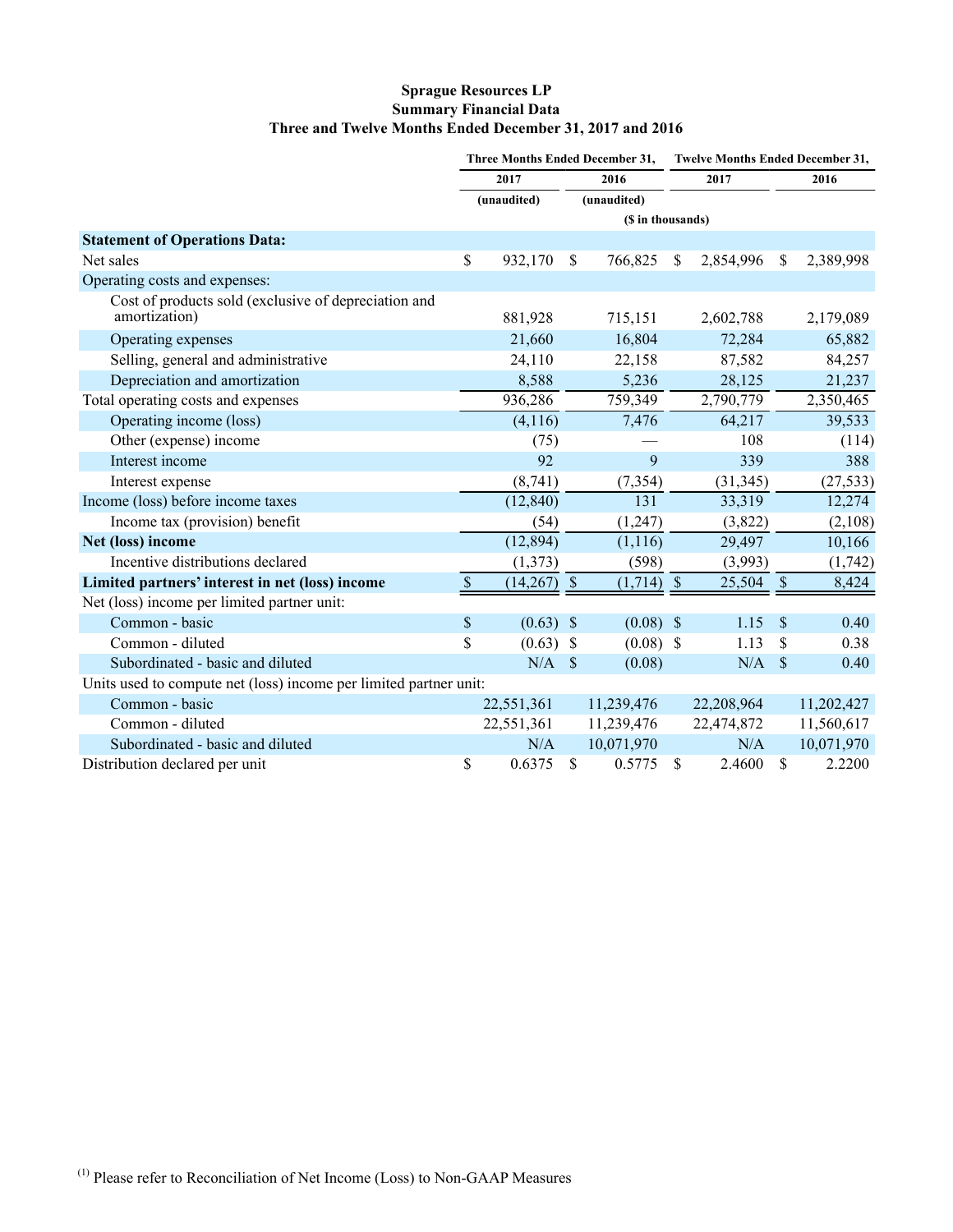#### **Sprague Resources LP Volume, Net Sales and Adjusted Gross Margin by Segment Three and Twelve Months Ended December 31, 2017 and 2016**

|                                                                   |                           | Three Months Ended December 31, |                          |                               |                          | <b>Twelve Months Ended December 31,</b> |                           |           |  |  |
|-------------------------------------------------------------------|---------------------------|---------------------------------|--------------------------|-------------------------------|--------------------------|-----------------------------------------|---------------------------|-----------|--|--|
|                                                                   | 2017                      |                                 | 2016                     |                               | 2017                     |                                         |                           | 2016      |  |  |
|                                                                   |                           | (unaudited)                     |                          | (unaudited)                   |                          |                                         |                           |           |  |  |
|                                                                   |                           |                                 |                          | (\$ and volumes in thousands) |                          |                                         |                           |           |  |  |
| <b>Volumes:</b>                                                   |                           |                                 |                          |                               |                          |                                         |                           |           |  |  |
| Refined products (gallons)                                        |                           | 421,722                         |                          | 417,816                       |                          | 1,416,240                               |                           | 1,396,080 |  |  |
| Natural gas (MMBtus)                                              |                           | 17,206                          |                          | 16,933                        |                          | 61,883                                  |                           | 61,732    |  |  |
| Materials handling (short tons)                                   |                           | 487                             |                          | 507                           |                          | 2,366                                   |                           | 2,523     |  |  |
| Materials handling (gallons)                                      |                           | 84,000                          |                          | 41,664                        |                          | 385,896                                 |                           | 276,402   |  |  |
| <b>Net Sales:</b>                                                 |                           |                                 |                          |                               |                          |                                         |                           |           |  |  |
| Refined products                                                  | $\mathbf{\hat{S}}$        | 817,511                         | $\mathbb{S}$             | 657,400                       | $\sqrt{S}$               | 2,455,577                               | $\sqrt{\ }$               | 1,988,597 |  |  |
| Natural gas                                                       |                           | 96,601                          |                          | 93,747                        |                          | 331,669                                 |                           | 334,003   |  |  |
| Materials handling                                                |                           | 12,395                          |                          | 9,886                         |                          | 46,513                                  |                           | 45,734    |  |  |
| Other operations                                                  |                           | 5,663                           |                          | 5,792                         |                          | 21,237                                  |                           | 21,664    |  |  |
| Total net sales                                                   | $\overline{\mathbb{S}}$   | 932,170                         | $\overline{\mathcal{S}}$ | 766,825                       | $\overline{\mathcal{S}}$ | 2,854,996                               | $\overline{\mathcal{S}}$  | 2,389,998 |  |  |
| Reconciliation of Operating Income to Adjusted Gross Margin:      |                           |                                 |                          |                               |                          |                                         |                           |           |  |  |
| <b>Operating income</b>                                           | \$.                       | $(4,116)$ \$                    |                          | 7,476                         | $\mathcal{S}$            | 64,217                                  | $\mathbb{S}$              | 39,533    |  |  |
| Operating costs and expenses not allocated to operating segments: |                           |                                 |                          |                               |                          |                                         |                           |           |  |  |
| Operating expenses                                                |                           | 21,660                          |                          | 16,804                        |                          | 72,284                                  |                           | 65,882    |  |  |
| Selling, general and administrative                               |                           | 24,110                          |                          | 22,158                        |                          | 87,582                                  |                           | 84,257    |  |  |
| Depreciation and amortization                                     |                           | 8,588                           |                          | 5,236                         |                          | 28,125                                  |                           | 21,237    |  |  |
| Add: unrealized loss on inventory derivatives                     |                           | 15,498                          |                          | 4,712                         |                          | 124                                     |                           | 31,304    |  |  |
| Add: unrealized (gain) on prepaid<br>forward contract derivatives |                           | (169)                           |                          | (391)                         |                          | (1,076)                                 |                           | (1, 552)  |  |  |
| Add: unrealized loss on natural gas<br>transportation contracts   |                           | 16,546                          |                          | 13,391                        |                          | 10,441                                  |                           | 18,612    |  |  |
| Total adjusted gross margin:                                      | $\boldsymbol{\mathsf{S}}$ | 82,117                          | $\sqrt{3}$               | 69,386                        | $\sqrt{3}$               | 261,697                                 | $\mathcal{S}$             | 259,273   |  |  |
| <b>Adjusted Gross Margin:</b>                                     |                           |                                 |                          |                               |                          |                                         |                           |           |  |  |
| Refined products                                                  | $\mathbf{\hat{S}}$        | 47,160                          | \$                       | 38,511                        | $\mathsf{\$}$            | 142,467                                 | $\boldsymbol{\mathsf{S}}$ | 142,581   |  |  |
| Natural gas                                                       |                           | 20,705                          |                          | 18,701                        |                          | 65,060                                  |                           | 62,435    |  |  |
| Materials handling                                                |                           | 12,394                          |                          | 9,886                         |                          | 46,512                                  |                           | 45,712    |  |  |
| Other operations                                                  |                           | 1,858                           |                          | 2,288                         |                          | 7,658                                   |                           | 8,545     |  |  |
| Total adjusted gross margin                                       | $\$$                      | 82,117                          | $\overline{\mathbf{s}}$  | 69,386                        | $\overline{\mathcal{S}}$ | 261,697                                 | $\sqrt{\ }$               | 259,273   |  |  |